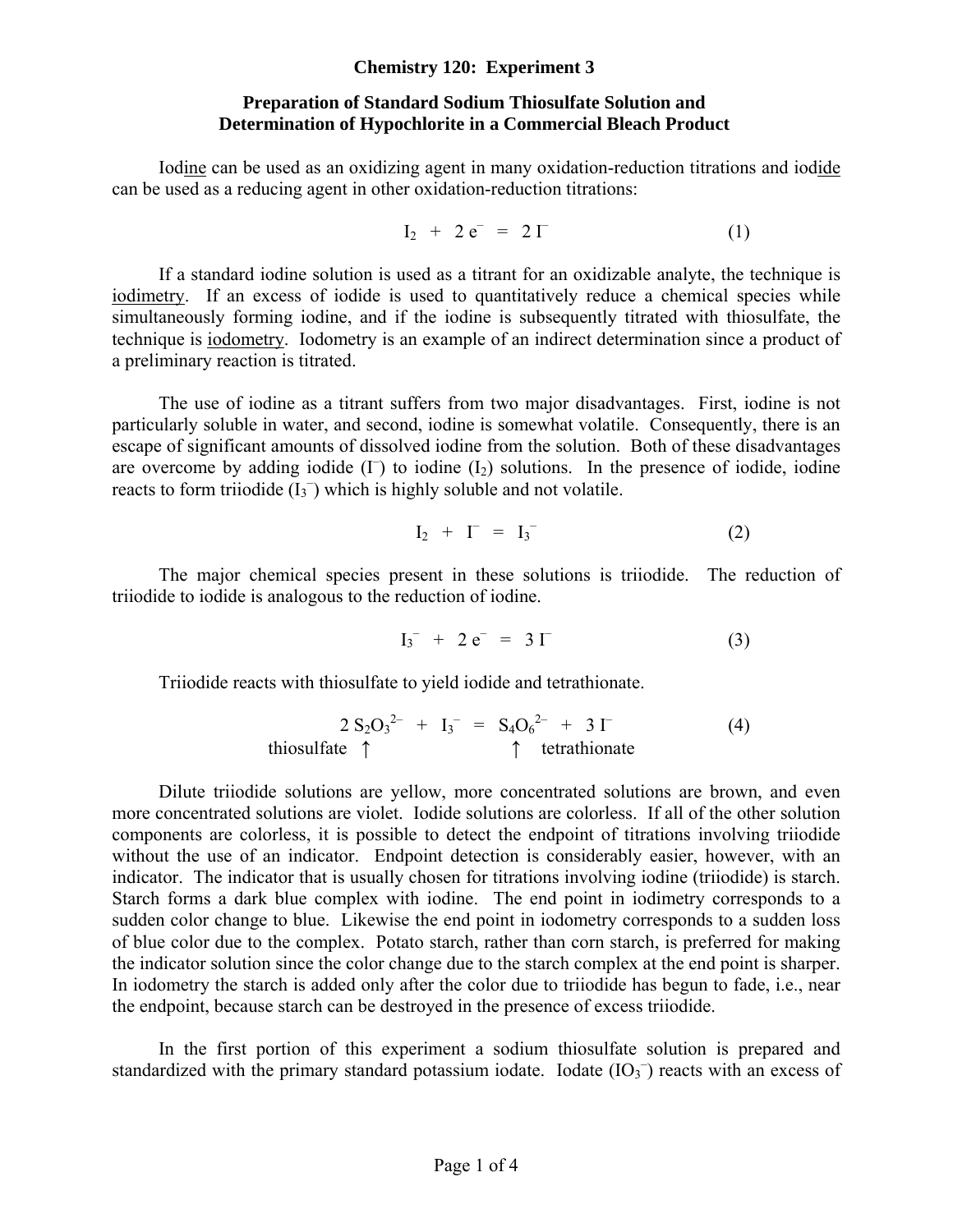iodide in acid solution to yield triiodide, which is subsequently titrated with the standardized thiosulfate solution.

$$
IO_3^- + 8I^- + 6H^+ = 3I_3^- + 3H_2O
$$
 (5)

The standardization is an example of iodometry. The standardized thiosulfate is used in the second portion of the experiment to determine the hypochlorite ion in bleach as discussed below.

#### Apparatus

1.5- or 2-L beakers 1-L storage bottle 250-mL Erlenmeyer flasks, three 10-mL graduated cylinder 2-mL pipette 50-mL burette burners and tripods

## Chemicals

hydrochloric acid (6 M) potassium iodate potassium iodide sodium carbonate sodium thiosulfate pentahydrate soluble potato starch sulfuric acid (3 M) Chlorox or similar liquid bleach as an unknown

## **Preparation of Standard Sodium Thiosulfate Solution**

- 1. Dissolve approximately 0.1 g of sodium carbonate in one liter of distilled water. The sodium carbonate is added to adjust the pH of the solution to about 9 or 10. Dry the primary standard KIO<sub>3</sub> at 110 °C for 1 hr or confirm that it has already been dried.
- 2. Prepare a 0.1-M thiosulfate solution by dissolving approximately 25 g of sodium thiosulfate pentahydrate  $(Na_2S_2O_3 \cdot 5H_2O)$ ; FW 248.19) in the sodium carbonate solution. Transfer the solution to a clean storage bottle, and store the solution in the dark.
- 3. The next three steps involve preparation of the indicator. Enough indicator for an entire 20-student section can be prepared as follows. (Your laboratory instructor will designate three people to prepare the community supply of indicator). Prepare a paste by adding about 2 g of soluble starch to 30 mL of deionized water. The starch serves as the indicator for titrations involving iodine.
- 4. Boil about 1 liter of water in a 1.5- or 2-L beaker and add the paste. Stir the solution while continuing to heat until the solution is completely transparent. If the solution remains cloudy after at least 15 min of heating, continue to step 5. The solution is still usable.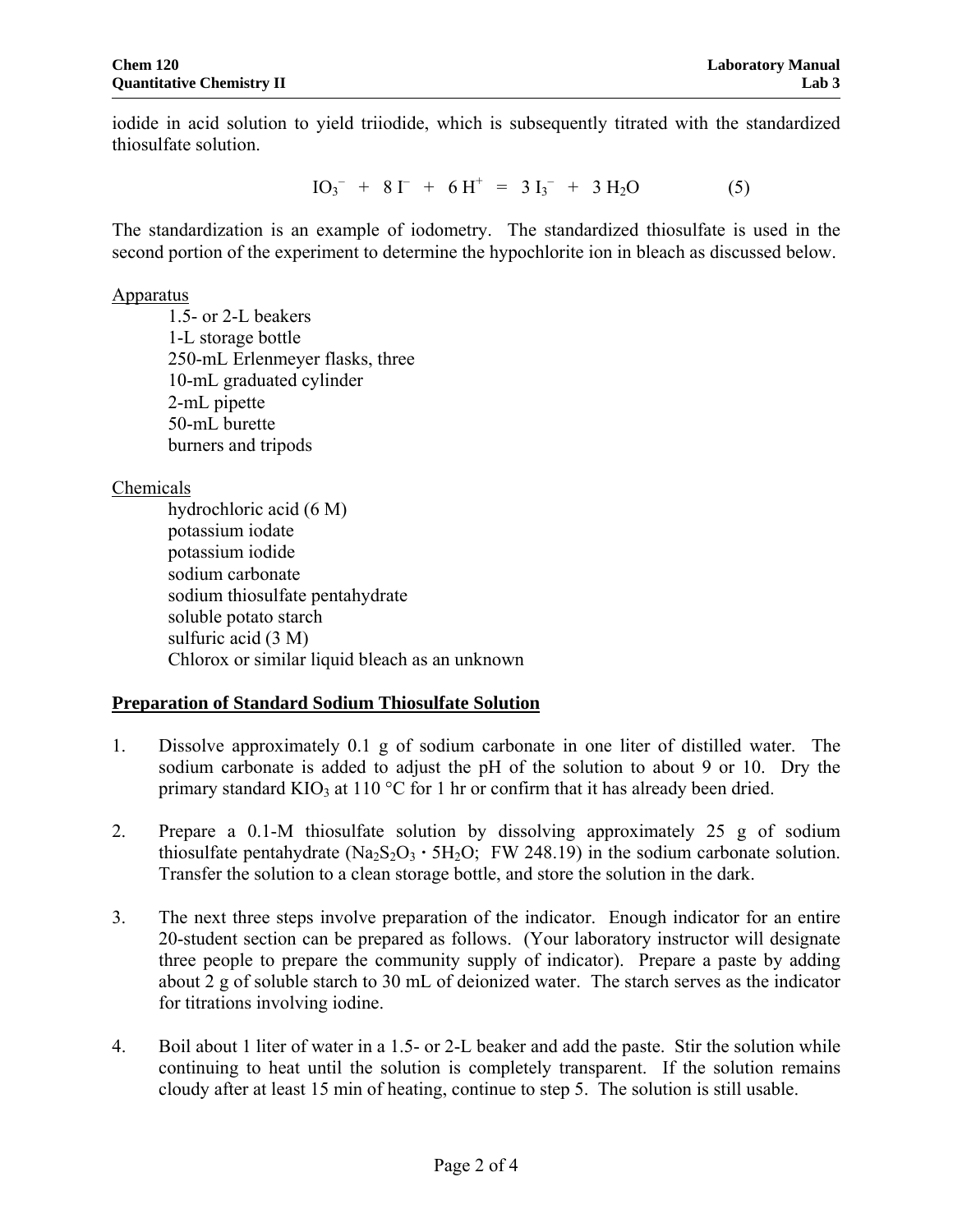- 5. Cool the starch indicator solution and place it in a clean storage bottle (LABEL IT!).
- 6. Fill a 50-mL burette with the thiosulfate solution.
- 7. Weigh to  $\pm$  0.1 g approximately 2 g of reagent-grade potassium iodide into each of three numbered 250-mL Erlenmeyer flasks. Add 25 mL of water and 2 mL of 6 M hydrochloric acid to each flask. Swirl the solution to dissolve the potassium iodide.
- 8. Number three weighing bottles or three small beakers with the same numbers used for the Erlenmeyer flasks.
- 9. Into each weighing bottle or beaker weigh to the nearest 0.1 mg between 0.12 and 0.15 g of potassium iodate (FW 214.00). Record the mass of the potassium iodate in each container.
- 10. Add the potassium iodate in one of the numbered containers to the solution in the identically numbered Erlenmeyer flask. Rinse in any remaining particles with a small amount of water. Swirl the solution to dissolve the potassium iodate. The brown color of triiodide should be apparent in the mixed solution.
- 11. Titrate the solution in the Erlenmeyer flask with the thiosulfate solution until the triiodide color has become noticeably less intense. Add 5 mL of the starch indicator and continue the titration until the dark-blue color of the starch-triiodide complex just disappears. Record the endpoint volume to the nearest 0.01 mL, and use fractional drops if necessary.
- 12. Individually repeat steps 10 and 11 with the remaining two potassium iodate samples. To minimize error, generate the triiodide just before you titrate it with thiosulfate.

## **Calculations - Preparation of Standard Sodium Thiosulfate Solution**

- 1. From the mass of the potassium iodate and the endpoint volume for each of the titrations, calculate three values of the concentration of the thiosulfate solution. You will need the stoichiometric relationships embodied in equations 4 and 5 above.
- 2. Determine the mean thiosulfate concentration (in units of molarity), the standard deviation and the relative standard deviation of your results.

#### **Iodometric Determination of Hypochlorite in Commercial Bleach Product**

In most liquid laundry bleaches and in some solid bleaches, the active ingredient is hypochlorite (OCl<sup>-</sup>). Liquid bleaches usually contain sodium hypochlorite and the bleaching action is caused by the strong oxidizing properties of OCl<sup>-</sup>, which also are exploited in this iodometric determination of hypochlorite. In the experiment, iodide is used to reduce the hypochlorite in bleach. The reaction in acid solution yields chloride and triiodide.